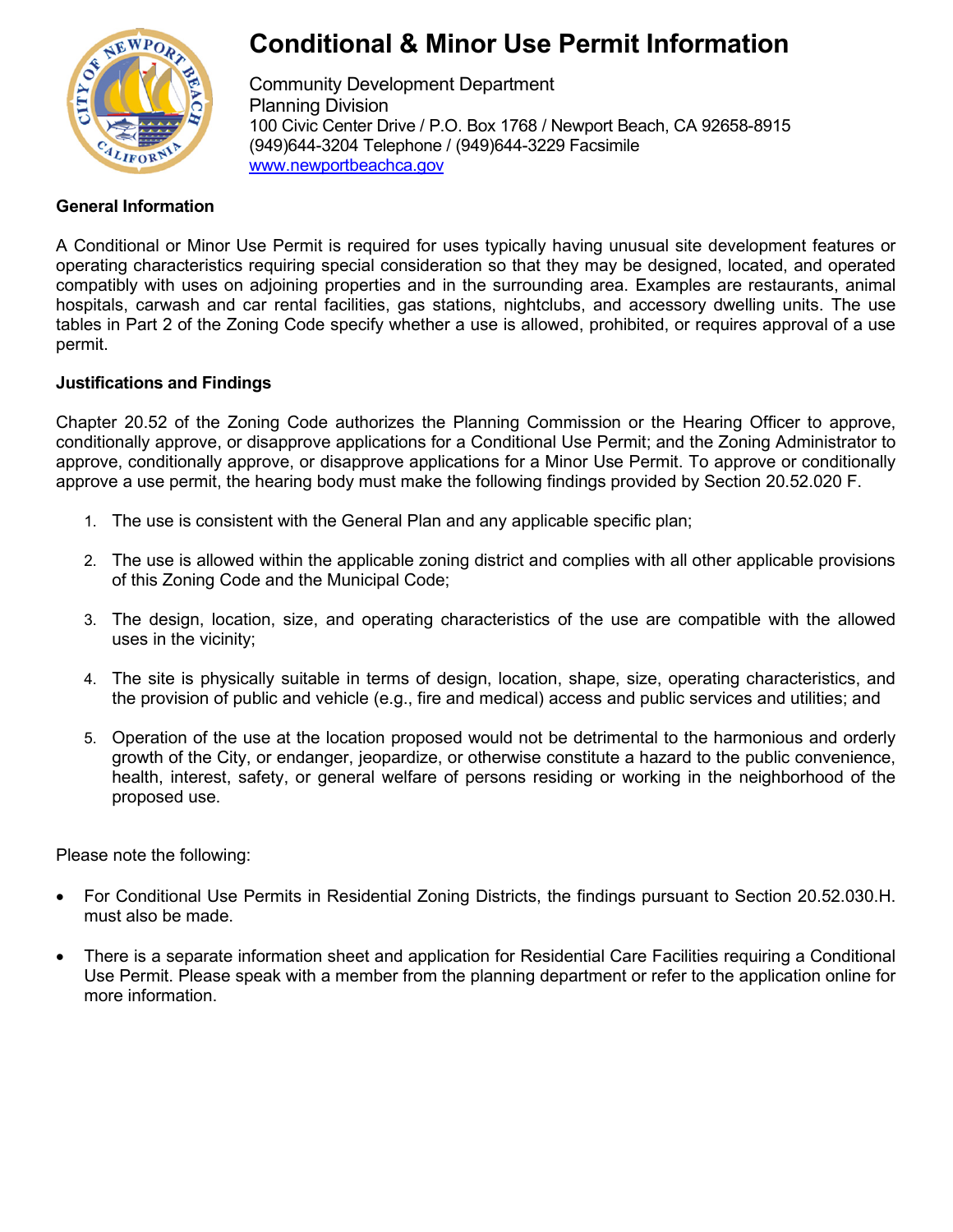### **Application Requirements**

- 1. A completed Planning Permit Application for a  $\Box$  Minor Use Permit or  $\Box$  Conditional Use Permit (attached).
- 2. One (1) copy of a Preliminary Title Report not more than six (6) months old from the date the application will be submitted that identifies the legal description of property.
- 3. Project Description and Justification

A written statement describing the proposed project in detail. This document will serve as the formal statement to the approving authority on what the project is and why it should be approved. Please include any relevant information which supports the application and the required findings pursuant to Section 20.52.020 F, which are noted on the previous page. The pertinent information should include the following information related to the existing and proposed use of the project site:



4. Public Noticing Requirements.

Please refer to the Planning Division's handout on [Public Noticing Requirements](http://www.newportbeachca.gov/Modules/ShowDocument.aspx?documentid=10041) for more information on the application materials required for a public hearing.

5. Plans

| Minor Use Permit

Use Permits requiring Zoning Administrator approval shall be submitted with three (3) standard sets and four (4) reduced sets of plans.

□ Conditional Use Permit

Use Permits requiring Planning Commission approval shall be submitted with eight (8) standard sets and one (1) reduced set of plans. Twelve (12) additional sets (size to be determined) of final drawings (after staff review) will be required prior to the Planning Commission Meeting.

All plans shall adhere to the following:

- Drawn to scale no less than  $1/8$ " = 1'
- Standard size plans are to measure 24"x36" (with details itemized on 8  $\frac{1}{2}$ "x 11" sheets, if necessary) and folded no larger than  $8\frac{1}{2}$ "x14" when submitted
- Reduced size plans are to be measured between 8  $\frac{1}{2}$ "x11" to 11"x17" (with details itemized on 8  $\frac{1}{2}$ "x 11" sheets, if necessary) and folded no larger than 8  $\frac{1}{2}x$  11" when submitted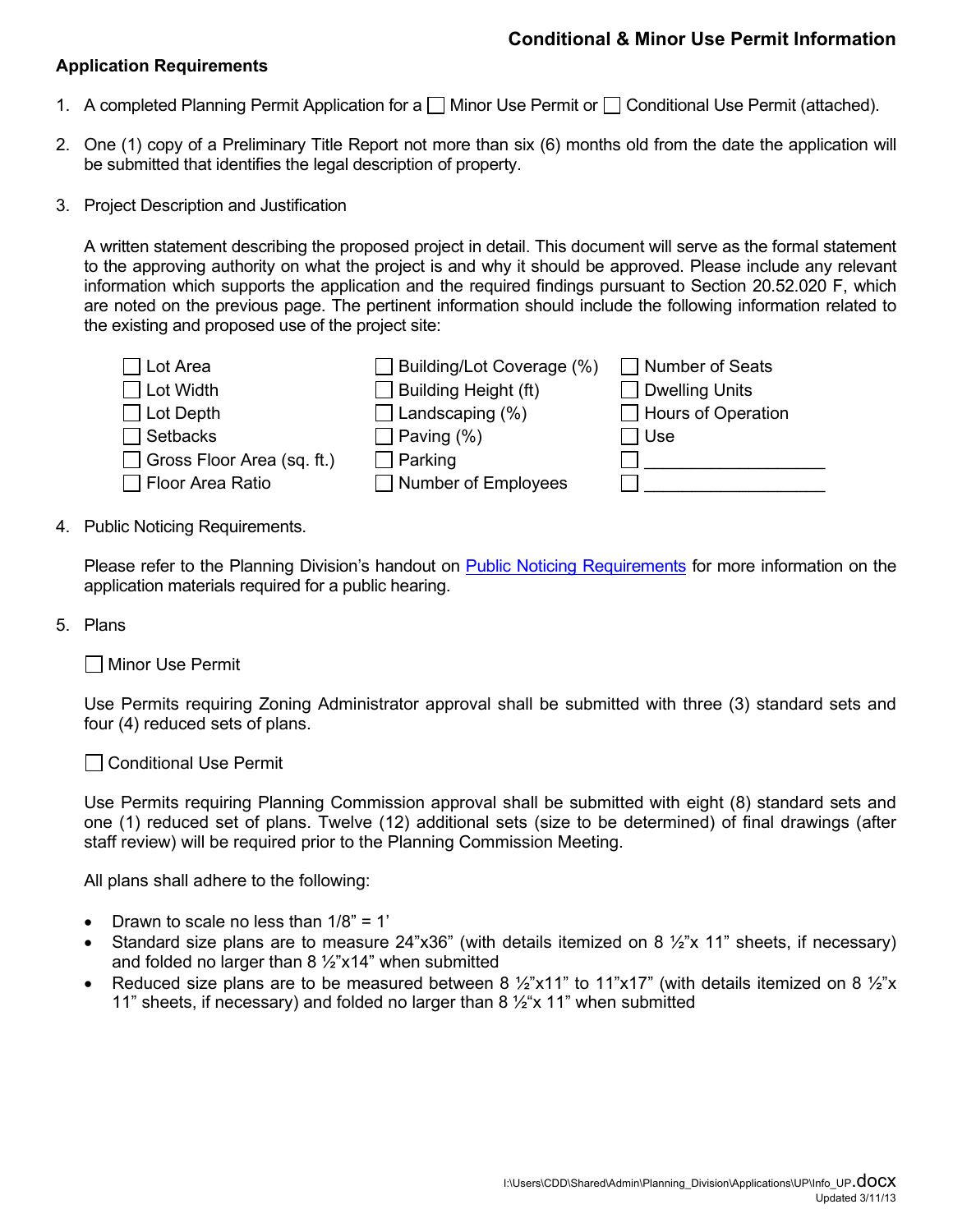The Planning Department may require additional material(s) or plan(s) and may modify or waive individual items if deemed appropriate to support the review of the application. Please consult with a planner to determine which items are applicable. The types of plans required may include the following:

#### Plot Plan/Site Plan

Plot plans or site plans shall be fully dimensioned and show the following information on the subject property. The plot plan shall show these items abutting the property a minimum of 20 feet from the boundaries of the site:

- Vicinity map, north arrow, and scale of the plan
- Existing and proposed property lines
- Required and proposed front, side, and rear-yard setback lines measured and dimensioned from property lines
- Location, name, dimension, and description of all existing and proposed right-of-way lines, dedications, and easements
- Locations of existing and proposed structures, additions, utilities, driveways, walkways, and open volume areas
- Any structure(s) to be relocated, removed, or demolished
- Location, height, and material of existing and proposed walls and fences
- Location of all trash enclosures and how they will be accessed
- Location, dimension, description, and number of parking spaces/areas
- Location, height, size, and materials of existing and proposed signs
- Existing and proposed grade elevations and any significant natural features
- An information block containing the name and telephone number of the contact person and calculations in tabular form showing compliance with applicable property development regulations (i.e., density, floor area limits, height, parking, etc.)

#### $\Box$  Floor Plans

Floor plans shall be fully dimensioned and show the following information:

- Overall building and individual room dimensions, including square footage calculations
- All proposed interior walls and partitions
- Room identification
- Window and door locations
- For eating and drinking establishments, provide a furniture layout, including the proposed number of tables and chairs, and the net public area calculated and outlined or shaded.

#### $\Box$  Elevations

Elevations shall be fully dimensioned and show the following information:

- Exterior wall openings, materials, and finishes
- Roof pitches
- All roof mounted equipment and screening
- Heights above grade of all floors, eaves, and ridges

**□ Landscape and Irrigation Plans** 

Landscape and irrigation plans shall be fully dimensioned and prepared by a California licensed landscape architect, licensed landscape contractor, certified nurserymen, project architect, or other